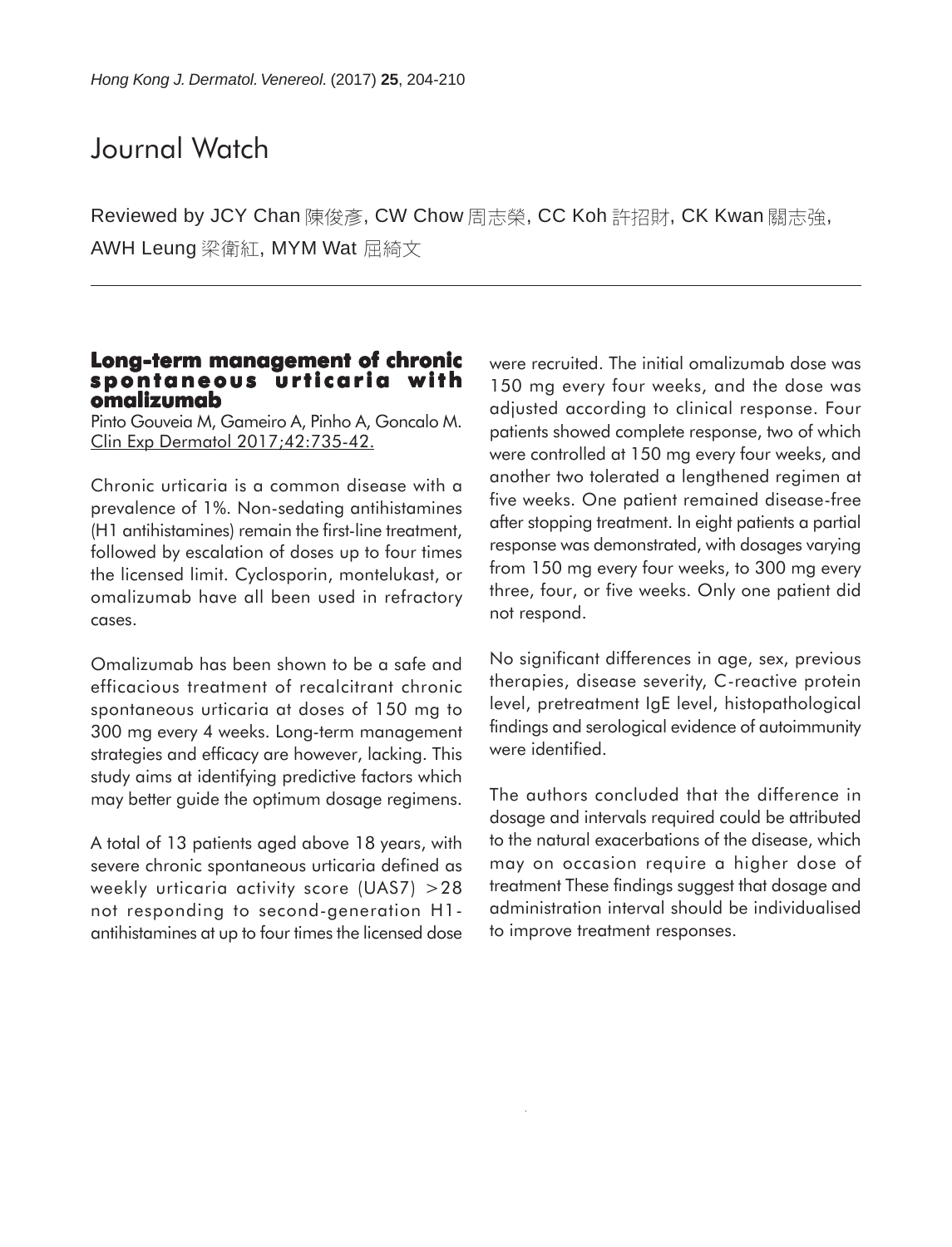#### **Therapeutic efficacy and safety of Therapeutic efficacy and safety oral tranexamic acid and that of xamic acid and that tranexamic acid local infiltration with microinjections in patients with melasma: a comparative study**

Sharma R, Mahajan VK, Mehta KS, Chauhan PS, Rawat R, Shiny TN. Clin Exp Dermatol 2017;42:728-34.

Melasma is a common acquired disorder of hypermelanosis affecting sun-exposed skin on the face and neck. It causes considerable cosmetic disfigurement and psychosocial stress. Tranexamic acid is a plasmin inhibitor and anti-fibrinolytic agent that is used to treat melasma. It has been used via different routes including orally, intravenously, topically, and intradermally (by microinjection or microneedling) to treat melasma.

This study assessed the efficacy of tranexamic acid and evaluated the comparative efficacy of different routes of administration. One hundred patients were recruited; half were randomly assigned to receiving oral tranexamic acid 250 mg twice daily and half intradermal microinjections of tranexamic acid 4 mg/mL every four weeks. Percentage reduction in Melasma Area and Severity Index (MASI) was used as the primary outcome.

Both groups demonstrated marked reduction in percentage MASI. A very good response was seen in 25 of 39 patients and 32 of 41 patients in groups A and B, respectively with an average MASI decrease of 77.96±9.39 in group A and 79.00± 9.64 in group B at week 12. There was no statistically significant difference between the two groups. Adverse effects included mild epigastric discomfort, hypomenorrhoea, headache and injection site pain.

This study showed that both routes of administration of tranexamic acid in melasma were effective; and that the effect appeared to be independent of its route of administration.

### **Evaluating Comorbidities, Natural Evaluating Comorbidities, Natural History, and Predictors of Early Resolution in a Cohort of Children With Chronic Urticaria**

Netchiporouk E, Sasseville D, Moreau L, Habel Y, Rahme E, Ben-Shoshan M. JAMA Dermatol 2017 Sep 27. doi: 10.1001/ jamadermatol.2017.3182. [Epub ahead of print]

In adult, 30% to 50% chronic urticaria resolve spontaneously within five years but the natural history and predictors in children are not known. The aim of this prospective study was to assess the clinical characteristics, natural history and associated comorbidities in chronic urticaria children, in addition to identify factors associated with resolution.

A total of 139 children under 18 years of were recruited from the urticaria and dermatology clinics at a children's hospital from December 2013 to December 2015. The most common type of chronic urticaria was chronic spontaneous urticaria (CSU) (108 [78.0%]). Thirty-one patients had inducible urticaria in which cold-induced urticaria was the most common subtype. Almost all patients (132[95%]) required secondgeneration antihistamines either alone, or in resistant cases, in combination with ketotifen and/or anti-leukotriene antagonists and/or omalizumab for symptom control. The most common associated comorbidity was atopy (39 patients). Six patients were diagnosed as having a comorbid autoimmune disease (two with type 1 diabetes, three with autoimmune hypothyroidism, one with systemic lupus erythematosus).

Regarding laboratory parameters, thyroid peroxidase antibodies were positive in four patients. Of those, three were diagnosed as having Hashimoto thyroiditis. Fifty-nine patients of this cohort had a positive basophil activation test (BAT), suggesting autoimmune urticaria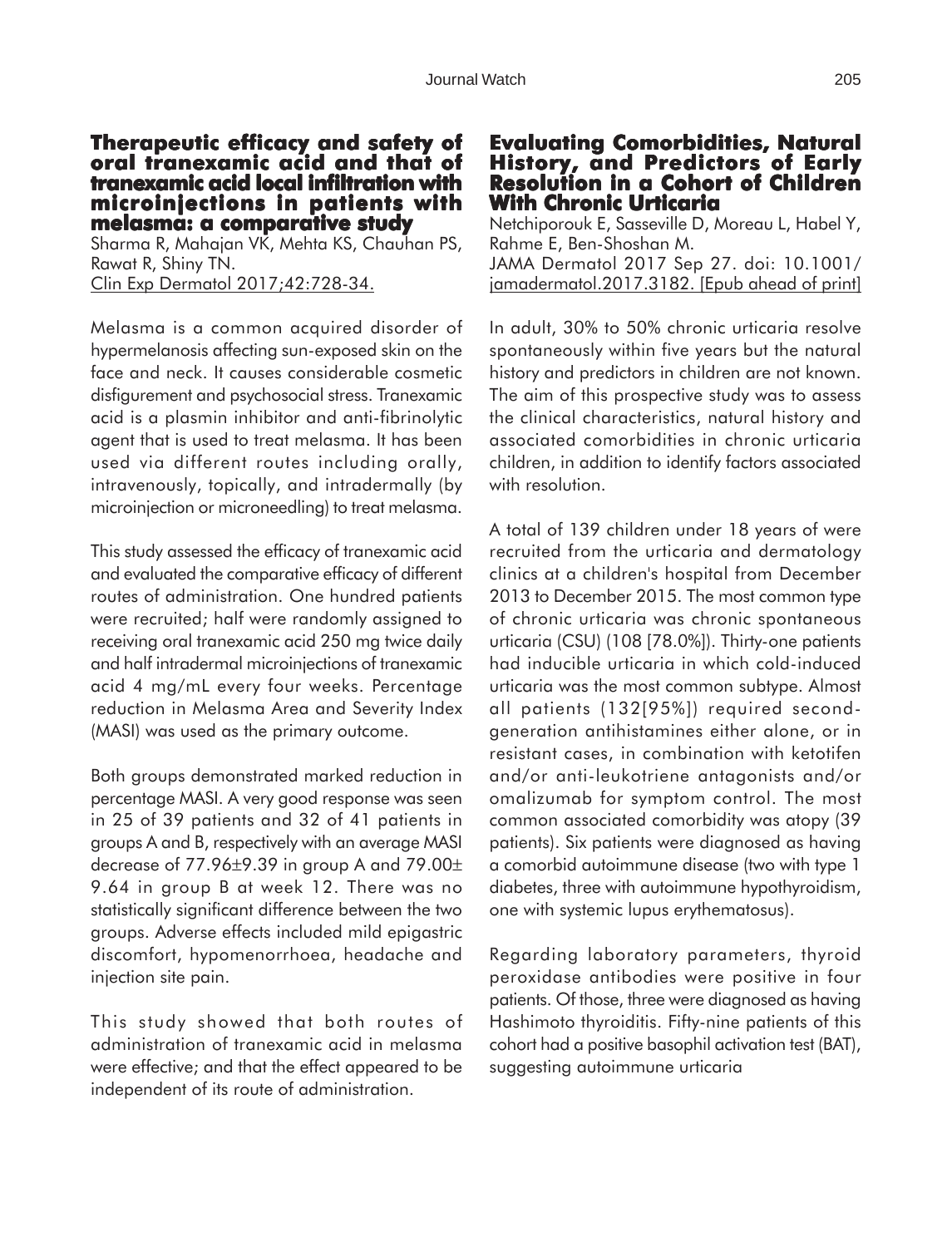There were 43 cases of resolution over 419 patient-years of follow up since disease onset. The resolution rate was 10.3 per 100 patient-years. Patients with a positive BAT result (CD63 level >1.8%) were twice as likely to resolve after one year compared to those with negative BAT results (hazard ratio [HR], 2.33; 95% CI, 1.08-5.05). likelihood of resolution was decreased if basophils were presence (HR, 0.40; 95% CI, 0.20-0.99).

The study revealed a low rate of resolution of chronic urticaria in children. Patients with positive BAT results and absence of basophils were associated with earlier disease resolution.

### **Screening Guidelines for Thyroid Function in Children With Alopecia Areata**

Patel D, Li P, Bauer AJ, Castelo-Soccio L. JAMA Dermatol 2017 Sep 27. doi: 10.1001/ jamadermatol.2017.3694. [Epub ahead of print]

There is no common consensus on thyroid function screening in children with alopecia areata. This study investigated thyroid function in patients with alopecia areata in order to establish guidelines for screening.

Two hundred and ninety-eight patients seen at the Children's Hospital of Philadelphia between January 2008 and January 2016 were studied. They received clinical diagnosis of alopecia areata and had thyroid function screening. Patterns of alopecia areata were as follows: patchy (201 [68%]), ophiasis (39[13%]), totalis (28[9%]), and universalis (30[10%]). The severity of alopecia areata was graded according to percentage of hair loss on the scalp and were as follows: mild (30.2%), moderate (32.9%), and severe (36.9%).

There were 59 patients with abnormalities of thyroid function of which 29 patients had hypothyroidism, with Hashimoto thyroiditis being the most common cause. The other abnormalities were hyperthyroidism secondary to Grave's disease and subclinical thyroid dysfunction.

Age at diagnosis, duration of disease, pattern of alopecia, and diagnosis of autoimmune diseases had no significant association with abnormal thyroid findings. A personal medical history of Down's syndrome  $(P=0.004)$ , atopy  $(P=0.009)$ , and family medical history of thyroid disease  $(P=0.001)$  were significantly associated with thyroid abnormalities.

The authors suggested that thyroid function screening should be restricted to alopecia areata patients with a personal history of Down's syndrome, personal history of atopy, a family medical history of thyroid disease, or clinical findings suggestive of potential thyroid dysfunction in the individual patient.

### **Efficacy and safety of ustekinumab in Japanese patients with severe atopic dermatitis: a randomized, dermatitis: randomized, double-blind, placebo-controlled, controlled, phase II study**

Saeki H, Kabashima K, Tokura Y, Murata Y, Shiraishi A, Tamamura R, et al. Br J Dermatol 2017;177:419-27.

The pathogenesis of atopic dermatitis (AD) involves T helper (Th1/Th2/Th17) cell-mediated immune response and interleukin (IL) 12/23. Interleukin 12 stimulates differentiation of Th1 cells and IL 23 stimulates proliferation and survival of Th17 cells which produce various inflammatory cytokines. Ustekinumab is a human monoclonal antibody against interleukin 12, 23. It may be used for treatment of AD. This study was a randomised, double blind placebo-controlled study for 95 Japanese patients (age 20-65 years) with severe or very severe AD. Patients with AD received treatment of ustekinumab 45 mg, 90 mg or placebo subcutaneous injections at weeks 0 and 4. Patients were followed up for 24 weeks.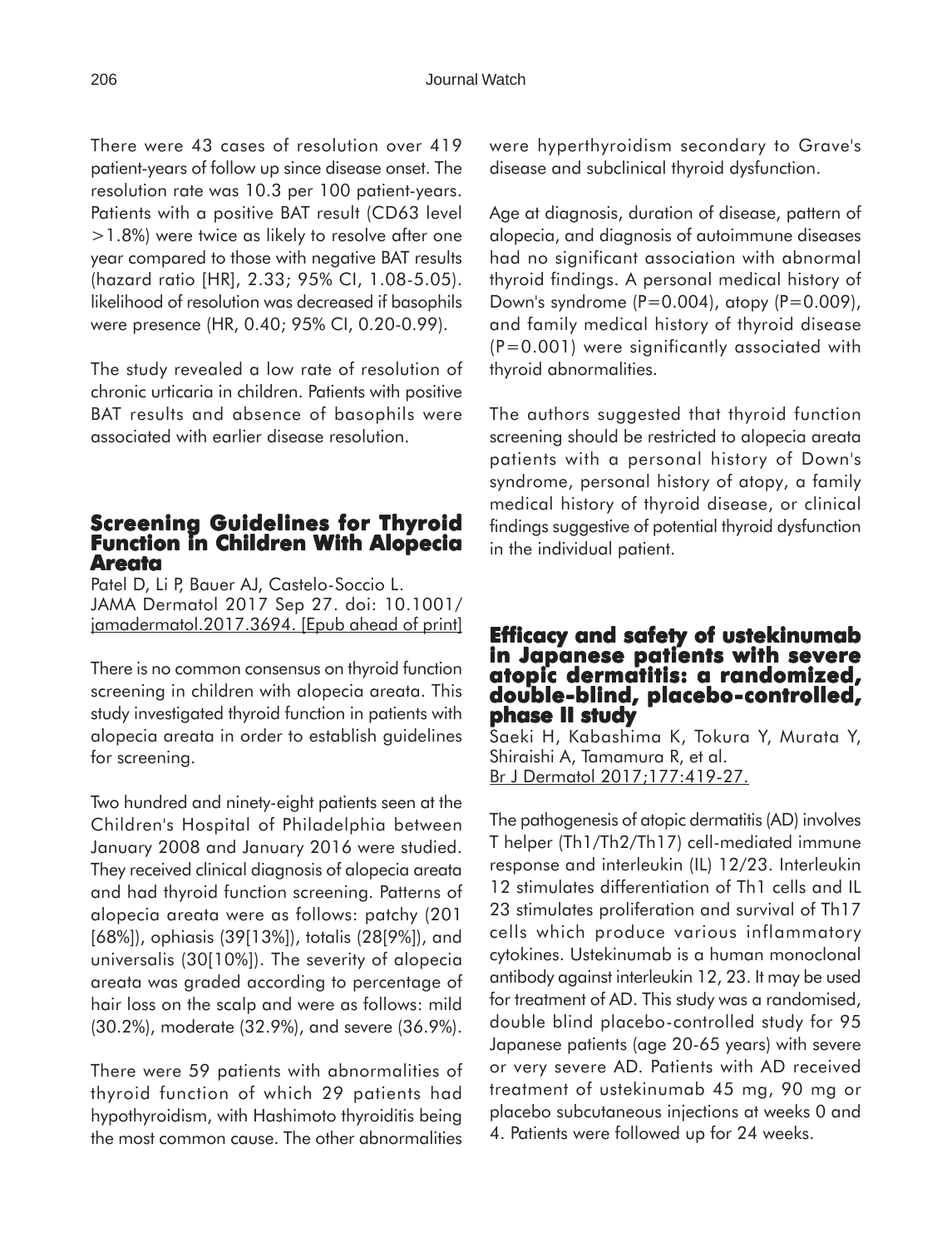Mean change from baseline Eczema Area & Severity Index (EASI) score at week 12 for ustekinumab group (45 mg), ustekinumab group (90 mg), placebo group were -38.2% (P<0.94) and -39.8% (P<0.81) and -37.5% respectively. However, the differences were not statistically significant. Mean percentage improvement from baseline in EASI for ustekinumab 90 mg group and placebo group were 46% and 36% respectively at week 24 but result was not statistically significant. Improvement of other secondary endpoints (Investigator's Global Assessment score, change from baseline Atopic Dermatitis Itch Scale, Dermatology Life Quality Index and proportion of patients achieving EASI 50/75) in both ustekinumab groups over placebo group were not statistically significant. Adverse effects of ustekinumab included nasopharyngitis (commonest), mild erysipelas, worsened AD. There was no report of injection site reactions nor severe side effects (e.g. new malignancy, tuberculosis and deaths). In conclusion, ustekinumab (45 mg or 90 mg) is safe but did not show therapeutic benefits over placebo among Japanese patients with severe AD.

## **Open-label study of etanercept treatment in patients with moderatetreatment in patients with moderate- to-severe plaque psoriasis who lost a satisfactory response to adalimumab**

Bagel J, Tyring S, Rice KC, Collier DH, Kricorian G, Chung J, et al. Br J Dermatol 2017;177:411-8.

Tumour necrosis factor (TNF) inhibitor (adalimumab and etanercept) are commonly used in the treatment of moderate to severe plaque psoriasis. However, anti-adalimumab antibodies (ADAs) may develop and response to adalimumab treatment lost with time. This study investigated the treatment response to another TNF inhibitor (etanercept) for patients with moderate to severe plaque psoriasis after secondary failure to adalimumab treatment. Etanercept 50 mg was given twice weekly for 12 weeks, followed by 50 mg weekly for 12 weeks to patients with psoriasis who developed secondary failure of adalimumab. Of the 64 patients recruited, ADAs were found in 67%. There was an improvement in static Physician's Global Assessment (sPGA) of clear/almost clear (39.7% at week 12), rate of Psoriasis Area and Severity Index (PASI) 75 response (47.5% for ADAs positive group, 50% for ADAs negative group) and patient-reported outcomes of itch, pain, flaking. Efficacy was maintained for 24 weeks and was not affected by the presence of ADAs. Adverse effects of etanercept include cough, vitamin D deficiency, ischaemic colitis and diverticulitis. No new safety concerns were found. In conclusion, etanercept treatment had a satisfactory clinical response for patients with moderate to severe plaque psoriasis after secondary failure to adalimumab therapy.

### **Meta-analysis of the efficacy of -analysis of efficacy of moxifloxacin in treating xacin treating** *Mycoplasma genitalium* **infection**

Li Y, Le WJ, Li S, Cao YP, Su XH. Int J STD AIDS 2017;28:1106-14.

The prevalence of *Mycoplasma genitalium* (MG) in non-gonococcal urethritis (NGU) was ranges from 6% to 50%, and varies between different areas. It is an important pathogen that is transmitted through sexual contact. Doxycycline 100 mg twice daily for seven days or azithromycin 500 mg stat then 250 mg for next four days are the first line regimens for MG treatment. However, there have increasing reports of treatment failure with doxycycline or azithromycin in MG. Therefore this meta-analysis aimed to estimate the treatment efficacy of moxifloxacin, the second-line treatment for MG in NGU.

The electronic databases including PubMed, Embase, Medline, Cochrane Central Register for Controlled Trials and Google Scholar were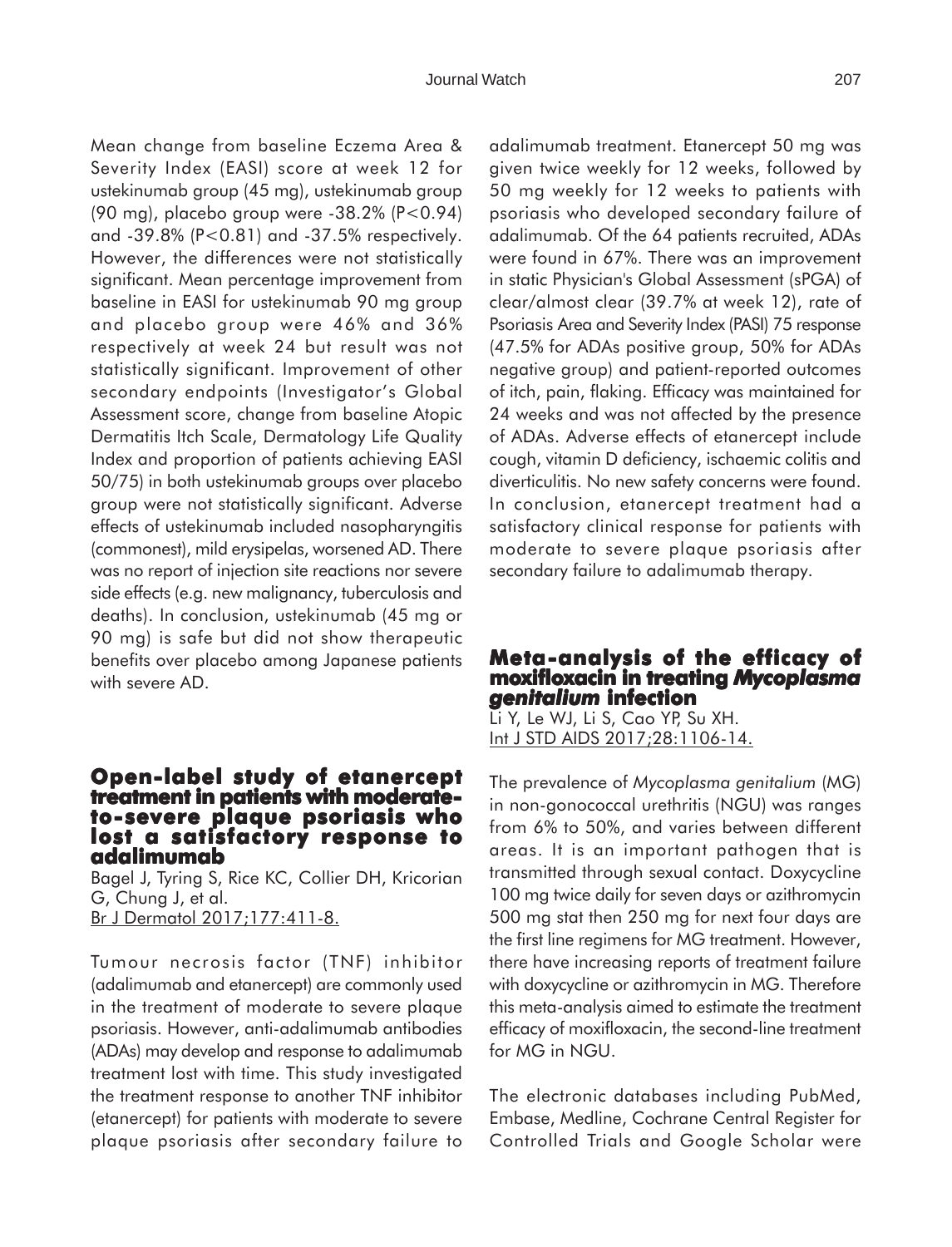searched. The articles included were published between 1980 and 2016 with confirmed microbiological cure within 12 months after treatment. Those with inconsistent data, case reports or reviews were excluded.

A total of 17 articles including 252 participants were included. The microbial cure rate was 96% (95% confident interval [CI], 90%-99%). There was no difference between 7-day therapy and 10-day therapy and also no difference was identified in whether moxifloxacin was used as first line treatment or used after failure of doxycycline or azithromycin. Analysis found the microbial cure was 100% if the study collected the sample prior 2010. However, there was a significant decrease with the microbial cure was dropping to only 89% in the studies in 2010 or later. The authors concluded that this decline in microbial cure rate is cause for concern as it implies the development of resistance.

# **Self-collected glans/meatal 'dry' swab specimen and NAAT technology detects** *Chlamydia trachomatis* **and** *Neisseria gonorrhoeae* **- implications for public policy changes**

Ferrero DV, Meyers HN, Ferrero GM, Schultz DE. Int J STD AIDS; 2017; 28: 985-90.

*Chlamydia trachomatis* (CT) and *Neisseria gonorrohoeae* (NG) NAAT technology is commonly used in the diagnosis of sexually transmitted infections (STI). First-catch urine (FCU) or cliniciancollected swabs (CCS) are the traditional ways for specimen taking. This study was a head-to head comparison of the effectiveness of non-invasive self-collected glans/meatal dry swab (SCS) specimens in detecting CT and NG as compared to traditional CCS and FCU specimens.

Enrolled patients were instructed to first collect a glans/meatal specimen and then a FCU. Finally, the patients were seen by clinicians for assessment and a urethral swab was collected as the CCS.

Those had been treated with antibiotics for whatever reason within 21 days or those who had urinated within one hour before specimen collection were excluded. The sensitivity and specificity were based on an infected patient status of any two or more results being considered true results where at least one or both of the two FDAcleared specimen types (FCU and CCS) had the same result as the SCS.

A total of 284 male patients were enrolled and 5.63% (16/284) were asymptomatic. The overall CT prevalence was 11.97% (34/284) and 5.98% (17/284) for NG. The sensitivity of the SCS for CT was 91.1% and the specificity was 99.2%. The sensitivity of the SCS for NG was 99.6% and the specificity was 99.6%. The overall agreement of SCS with CCS specimens was 97.7% and 90.4% with FCU specimens.

The authors concluded that dry glans/meatal swab specimens were easy to collect, non-invasive and viable specimen choice in diagnosis of CT and NG STI.

### **Efficacy and safety of ixekizumab for the treatment of moderate-to-severe plaque psoriasis: Results through 108 weeks of a randomized, controlled phase 3 clinical trial (UNCOVER-3)**

Blauvelt A, Gooderham M, Iversen L, Ball S, Zhang L, Agada NO, et al. J Am Acad Dermatol 2017;77:855-62.

Psoriasis is a chronic immune-mediated dermatological condition and there has been accumulating evidence for the key role of IL-17A in its pathogenesis. Ixekizumab, a highly-selected monoclonal antibody targeted IL-17A, had been shown in previous randomised controlled studies (RCT) to be effective in moderate-to-severe psoriasis. However, its long-term efficacy and safety are still uncertain. In this RCT, the authors aimed at evaluating its efficacy through 108 weeks treatment.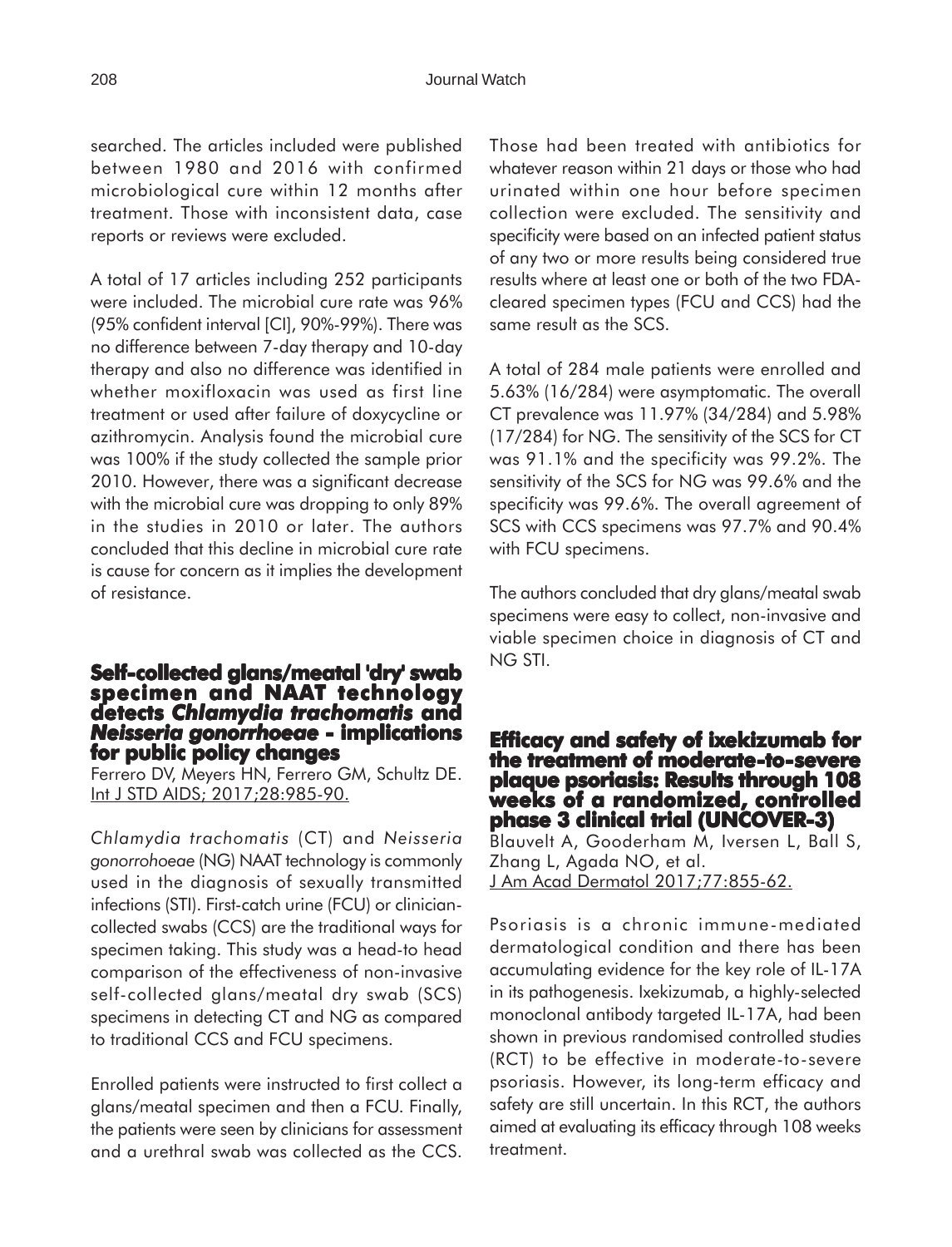Patients with moderated-to-severe psoriasis were randomised to receiving subcutaneous ixekizumab injection 80 mg every two or four weeks following an initial dose of ixekizumab 160 mg; etanercept 50 mg twice weekly or placebo during a 12-week induction period at a ratio of 2:2:2:1. Afterwards, all patients switched to ixekizumab 80 mg every four weeks during a long-term extension (LTE) phase, and a dose of ixekizumab 160 mg was given to the placebo group at week 12. At 60 weeks, patients were allowed to increase dosage to 80 mg every two weeks. Efficacy was determined by the percentage of patients achieving 75%, 90%, or 100% improvement from baseline in the Psoriasis Area and Severity Index (PASI 75/90/ 100). Also, scalp, nail and palmoplantar involvement were also evaluated using Psoriasis Scalp Severity Index (PSSI), the Nail Psoriasis Severity Index (NAPSI) and Palmoplantar Psoriasis Area and Severity Index (PPASI) and percentage of complete clearance or score 0 were assessed. Efficacy data were summarised in three ways:asobserved, multiple imputation (MI, missing data were imputed to estimate what observations would have been if the patient had not discontinued) and modified MI(mMI, where missing data due to discontinuation secondary to side effects or efficacy were regarded as non-responder).

A total of 1346 patients were randomised and 79.3% completed the 108-week assessment. Around 385 cases received ixekizumab 80 mg bi-weekly injection. The respective as-observed, MI, and mMI response rates at week 108 were 93.4%, 88.3%, and 83.6% for PASI-75, 79.7%, 73.7% and 70.3% for PASI-90 and around 50% of these three categories achieved PASI-100. Moreover, clearance in nail, scalp and palmoplantar involvement were also observed in 60-80% patients receiving ixekizumab. Only 4% of patients required dosage escalation at week 60. Around 85% of patients complained some form of adverse events during the LTE, and most of them were mild or moderate including nasopharyngitis, upper respiratory tract infection and injection site reaction and 6.4% discontinued treatment due to side effects. Particular side effects related to IL-17A such as candida, inflammatory bowel disease, cardiovascular disease and tumorigenesis were infrequent.

It was concluded that ixekizumab is an effective and well-tolerated agent against moderate to severe psoriasis. However, due to the open nature at week 12, head-to-head comparison between different agents and placebo could not be evaluated.

### **Risk of malignancy with systemic psoriasis treatment in the Psoriasis Longitudinal Assessment Registry**

Fiorentino D, Ho V, Lebwohl MG, Leite L, Hopkins L, Galindo C, et al. J Am Acad Dermatol 2017;77:845-54.

Psoriasis is a chronic inflammatory dermatological condition. Previous observational studies showed an increased incidence of malignancies and non-melanoma skin cancer (NMSC) among psoriatic patients. However, conflicting results were seen in clinical trials of biologics and long-term results from rheumatoid arthritis and inflammatory bowel disease. In this large-scale, disease-based Psoriasis Longitudinal Assessment and Registry (PSOLAR), the authors aimed at evaluating the impact of conventional treatment and biologics on cancer risk among psoriatic patients.

This was a nested case-control study. Patients with newly diagnosed malignancies other than NMSC were identified and four randomly chosen controls were matched with each case by age, sex, geographic region and date of enrolment. Exposure was defined as one or more doses of study drugs received within one year of malignancy being identified and they were stratified according to the duration of treatment received (i.e. under three months, three months to one year, and over one year). Exposures to multiple agents were allowed.